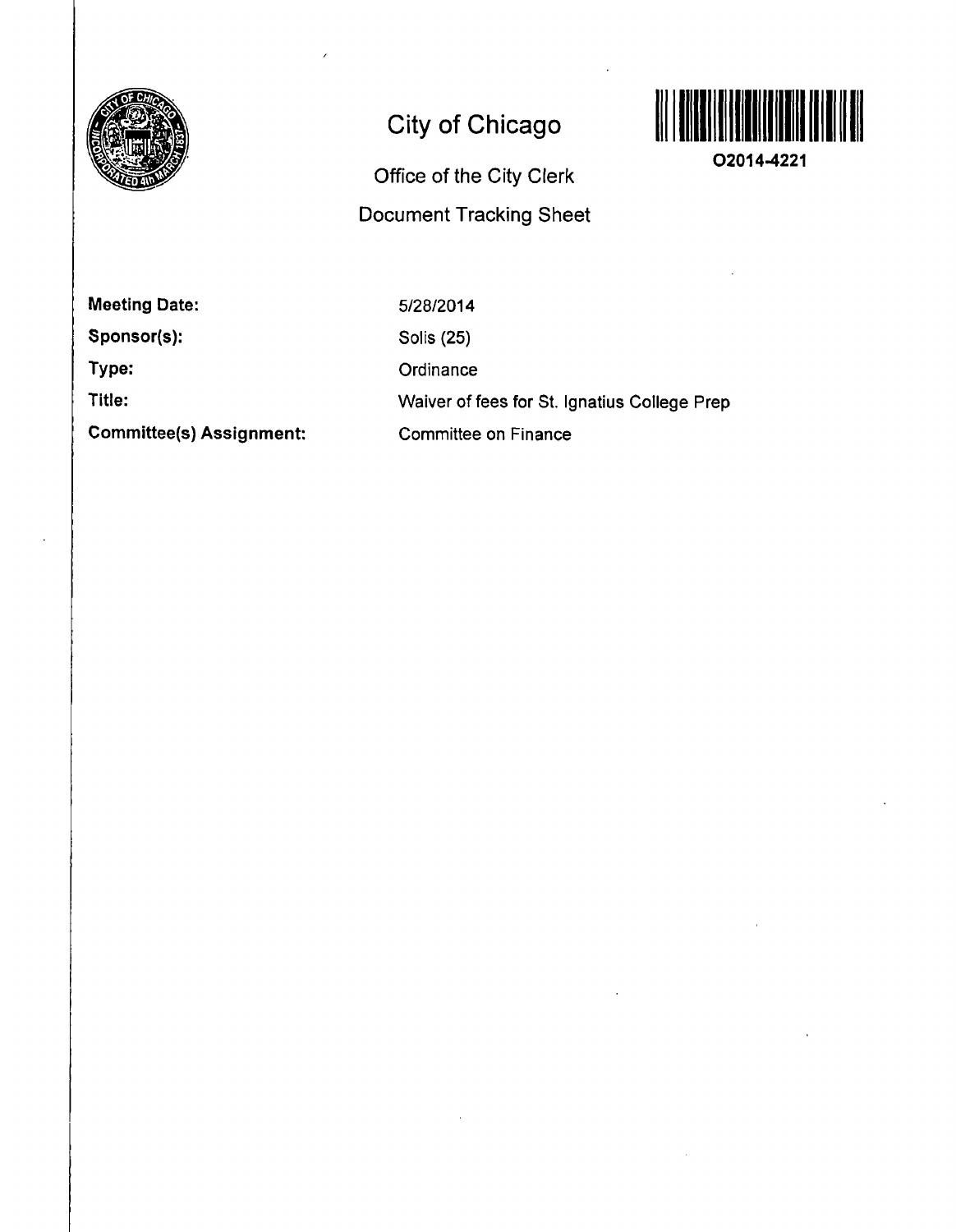## BE IT ORDAINED BY THE CITY COUNCIL OF THE CITY OF CHICAGO:

SECTION 1. Pursuant to Section 13-84-410 of the Municipal Code of Chicago, the Commissioner of the Department of Buildings, is hereby authorized and directed to waive the proof of occupancy placard fee for the following not-for-profit institution:

St. Ignatius College Prep 1076 West Roosevelt Road Chicago, Illinois 60608

Amount: \$3,415.00

ò.

SECTION 2. This ordinance shall take effect and be in force from and after its passage.

 $\mathfrak{t}$ 

DANIEL S. SOLIS Alderman, 25th Ward